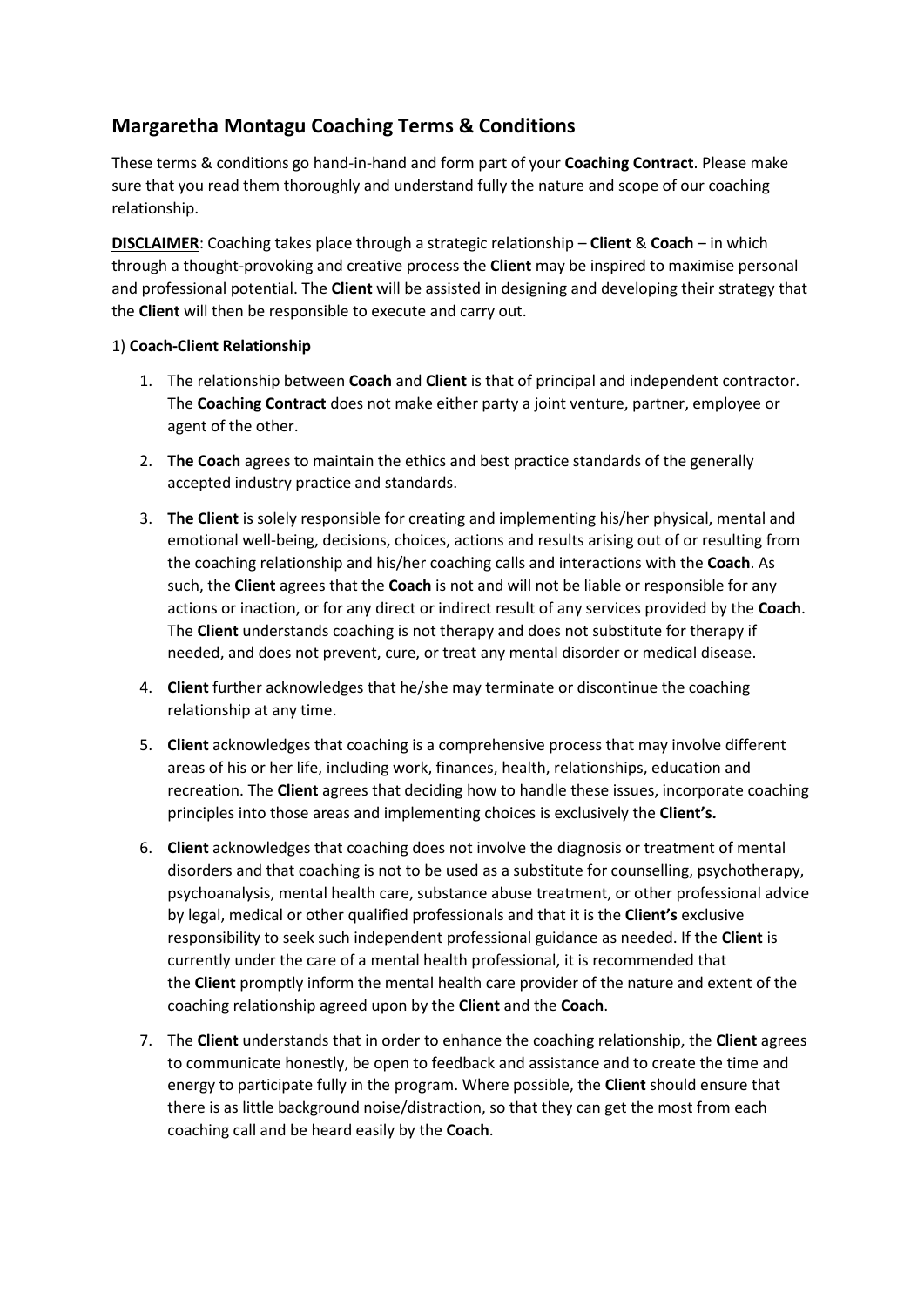- 8. The **Client** should expect that they will have weekly commitments, reflective exercises or tools to incorporate into their lifestyle, and has set aside the necessary time to be able to fully commit to the process, not merely the time for the call each week.
- 9. Results of the services vary from person to person. For this reason, performance, progress and success are reliant on the **Client** meeting their own commitments. The **Coach** cannot and does not guarantee any particular or any results and the **Client** is solely responsible for their progress. If any time during the services the **Client** feels their progress is not as expected, it is the responsibility of the **Client** to advise the **Coach** immediately of any concerns in order to give the **Coach** an opportunity to address and assist. The **Coach** will use any and all reasonable efforts to solve these concerns. Nonetheless, the Coach does not guarantee or warrant any increase or altered progress or performance.

# 2) **Services**

The parties agree to engage in the **Coaching Program** agreed upon in the **Coaching Contract.**

The **Coach** will be available to **Client** by e-mail, WhatsApp, Skype and Facebook Messenger during sessions.

Unless otherwise negotiated with **Coach**, Coach is not available to review documents, read or write reports, or engage in other client-related services outside of coaching hours.

#### 3) **Payment and Fees**

This Coaching Contract is valid as of the **Effective Date** stated in the **Coaching Contract**. The fees are stated in the **Coaching Contract** and **payable in advance** unless otherwise agreed. The calls will be for the length of time agreed upon in the **Coaching Contract**.

**REFUND POLICY**: **I do not offer refunds** on coaching services. I will consider postponing sessions or part of the coaching package, should you suffer a family emergency (critical injury or death of a significant other/child). This decision is at my discretion.

Should I, the **Coach**, have a family emergency; the **Client** will have the option of either:

- Rescheduling of the remaining coaching sessions; or
- A pro-rated refund of the fees based on the number of coaching sessions that the **Client** has received to date.

# 4) **Appointments**

**Rescheduling**: Change, depending on availability, will be allowed up to 72-hours before any appointment by e-mail. However, if you want to change an appointment less than 72-hours and more than 24-hours before any appointment, you should confirm the change with me by leaving a text/message on my mobile. If you cancel with less than 24-hours' notice or are a no-show for the session, your coaching session is forfeited.

**Late arrival:** any delay or late attendance to any scheduled sessions by the **Client** will finish at the nominated and agreed original time. Sessions will finish on time at the originally scheduled time unless otherwise agreed by the Client and **Coach**.

# 5) **Confidentiality**

This coaching relationship, as well as all information (documented or verbal) that the **Client** shares with the **Coach** as part of this relationship, is bound by the principles of confidentiality and laws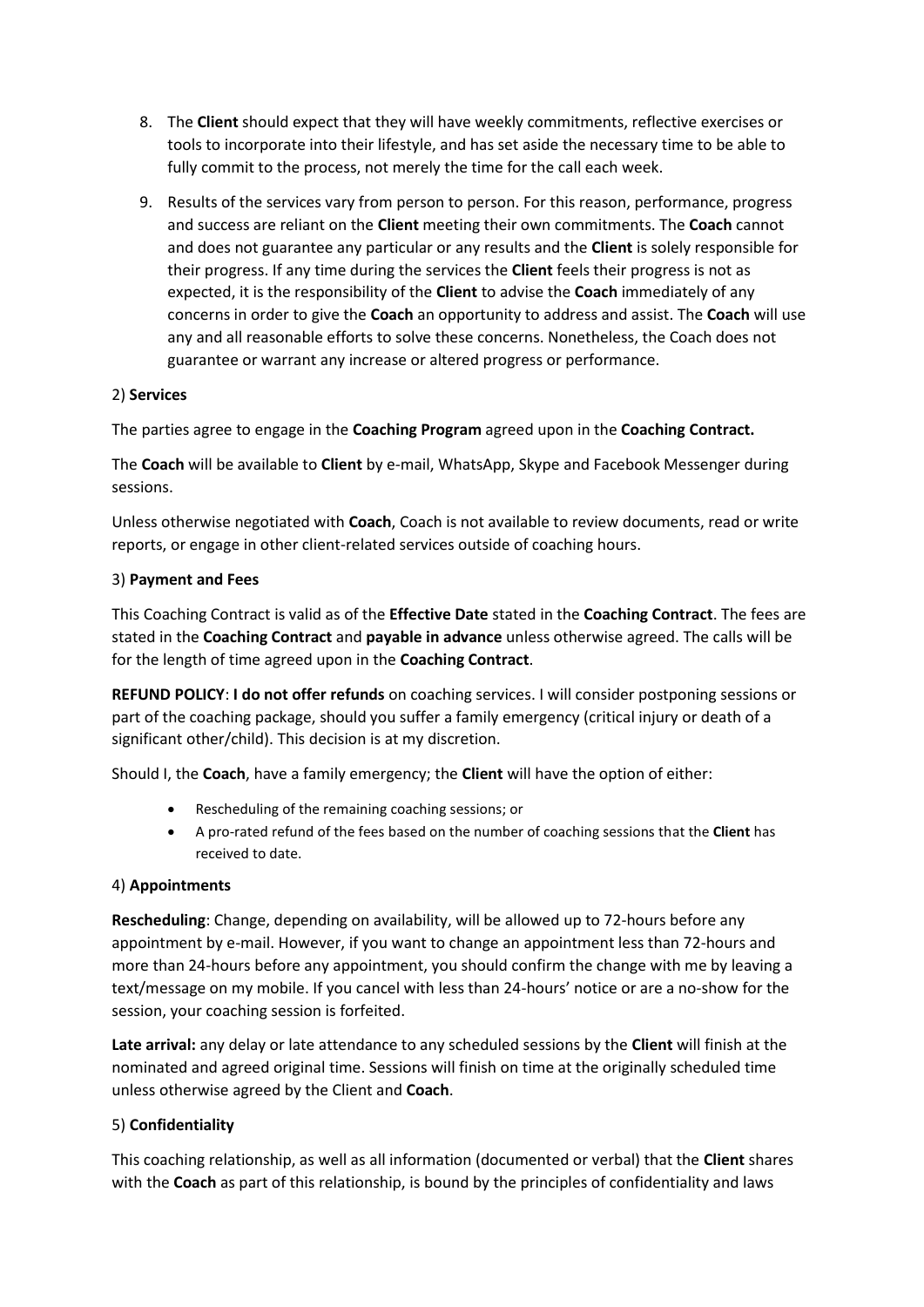applicable to the **Coach** and **Client**. However, please be aware that the Coach-Client relationship is not considered a legally privileged relationship (unlike the legal profession or medical profession) and thus communications are not subject to the protection of any legally recognized privilege. The **Coach** agrees not to disclose any information pertaining to the **Client** without the **Client's** consent. The **Coach** will not disclose the **Client's** name as a reference without the **Client's** consent.

*Confidential Information* does not include information that: (a) was in the **Coach's** possession prior to its being furnished by the **Client**; (b) is generally known to the public or in the **Client's** industry; (c) is obtained by the **Coach** from a third party, without breach of any obligation to the **Client**; (d) is independently developed by the **Coach** without use of or reference to the **Client's** confidential information; or (e) the **Coach** is required by statute, lawfully issued subpoena, or by court order to disclose; (f) is disclosed to the **Coach** and as a result of such disclosure the **Coach** reasonably believes there to be an imminent or likely risk of danger or harm to the **Client** or others; and (g) involves illegal activity. The **Client** also acknowledges his or her continuing obligation to raise any confidentiality questions or concerns with the **Coach** in a timely manner.

**Client** acknowledges and accepts that according to the ethics of our profession, topics may be anonymously and hypothetically shared with other coaching professionals for training, supervision, mentoring, evaluation, and for coach professional development and/or consultation purposes, with no reference being made to the personal description, name or identifying details of the **Client**.

**Furthermore,** the **Client** acknowledges and accepts that they will keep the **Coach's** privacy, information and program documentation private and confidential. Any information and documentation disclosed by the **Coach** to the **Client** is confidential, proprietary, and belongs exclusively to the **Coach**. The **Coach's** program is copyrighted and original materials provided to **Client** are for the **Client's** individual use only and a single-user license. The **Client** is not authorized to use any of **Coach's** intellectual property for **Client's** business purposes. Any and all intellectual property, including **Coach's** program and/or materials, shall remain the sole property of the **Coach**. These **Terms & Conditions** and the **Coaching Contract** gives no license to the **Client** to sell or distribute **Coach's** material in any way.

If a dispute arises, both parties agree that confidentiality is paramount to the reputation of both **Client** and **Coach**. At no time will any communications or discussions be made public. This includes, but is not limited to social media, websites or another party. Any public discussion or comments about either party are considered defamatory, negative or otherwise damaging and will be subject to compensation in any mediation or litigation claim.

If a dispute arising out of the Coaching Contract that cannot be resolved by mutual consent, the Client and Coach agree to attempt to mediate in good faith for up to 30 days after the notice is given.

#### 6) **Record Retention**

The **Client** acknowledges that the **Coach** may make written notes during the coaching session, and additionally will send to the **Client** emails or messages via online mediums. The **Coach** may or may not delete or retain these messages in electronic format, as well as keeping the notes in the **Client** file until the relationship has terminated.

The **Client** furthermore understands that the financial transaction records will be kept in accordance with the tax and income reporting rules applicable to the **Coach**, for the purpose of accounting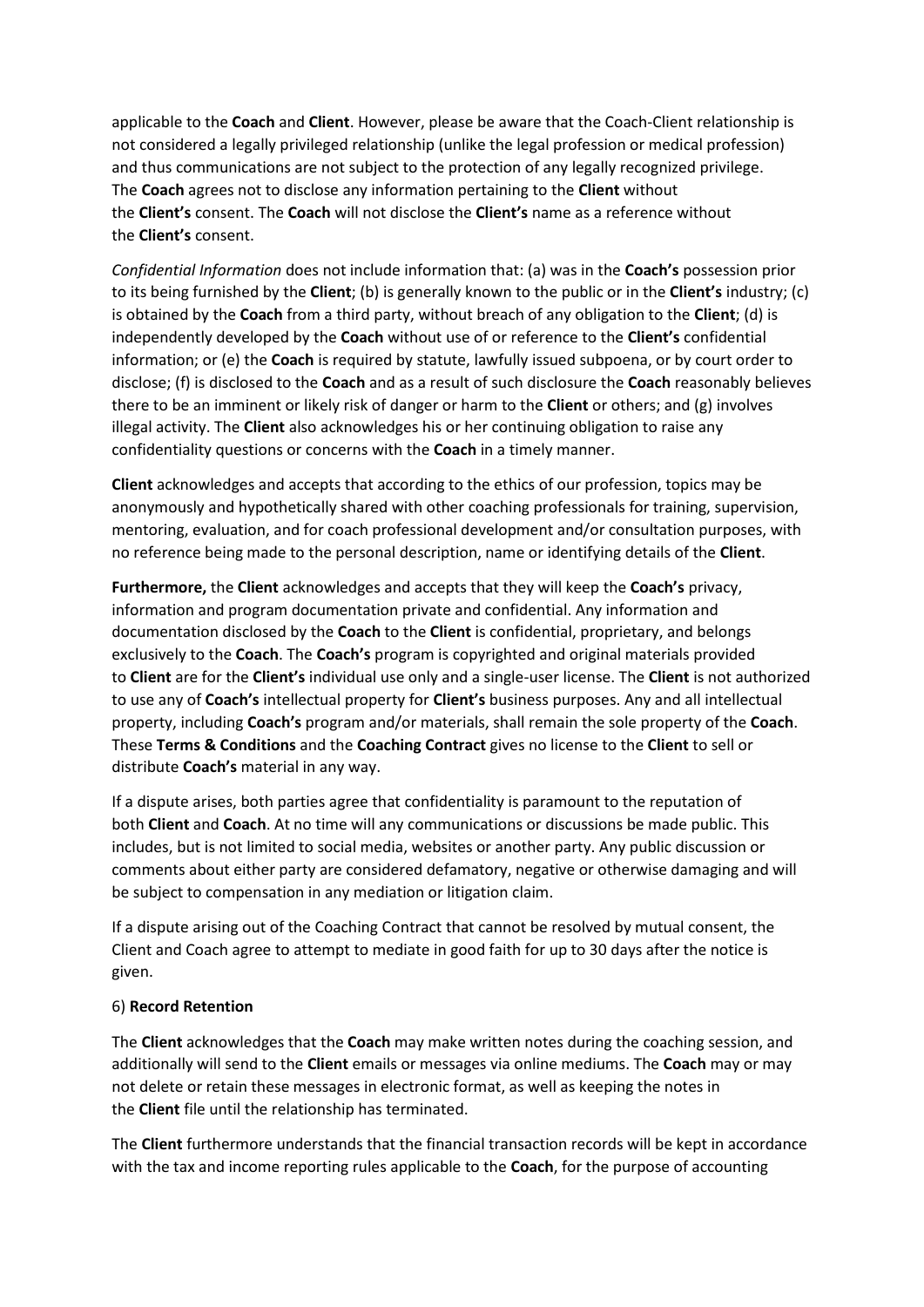purposes. Such records will be maintained by the **Coach** in a format of the **Coach's** choice (print or digital/electronic) for the time period deemed appropriate by the **Coach's** accountant or tax advisers.

### 7) **Termination**

Note that the **Coaching Contract** will automatically terminate upon completion, notwithstanding that the **Confidentiality** and duty of Non-Disclosure mentioned in these **Terms & Conditions** shall **survive** and **continue** in force and effect for the period of time allowed by applicable law.

Either the **Client** or the **Coach** may terminate the **Coaching Contract** at any time with two-weeks notice (by email).

**Client** agrees, in the event of termination of the **Coaching Contract**, that the Coaching Fees are nonrefundable as already set forth in these **Terms & Conditions** and as mentioned in the **Coaching Contract**.

The **Coaching Contract** may be terminated with cause by the **Coach**, at their sole discretion, should the **Client** become disruptive to **Coach**, fail to follow the guidelines provided by the **Coach**, be difficult to work with, consistently fail to complete the agreed-upon work between coaching sessions, or the **Coach** believe that the working relationship has broken down, including a loss of confidence and trust, which has the effect of compromising the **Coach's** ability to perform the services under the **Coaching Contract**.

#### 8) **Limited Liability & Indemnification**

Except as expressly provided in these **Terms & Conditions**, the **Coach** makes no guarantees, representations or warranties of any kind or nature, express or implied with respect to the coaching services negotiated, agreed upon and rendered. In no event shall the **Coach** be liable to the **Client** for any indirect, consequential or special damages. Notwithstanding any damages that the **Client** may incur, the **Coach's** entire liability under these **Terms & Conditions** and the **Coaching Contract**, and the **Client's** exclusive remedy shall be limited to the amount actually paid by the **Client** to the **Coach** under the respective **Coaching Contract** for all coaching services rendered through and including the termination date.

The **Coach** is not a therapist, public relations or business manager, registered dietician, financial analyst or adviser or accountant. *While the Coach is a medical doctor licensed to practice in the UK, in no way will the Coach offer any medical services or advice to the Client, to be covered by the Coaching Contract, and the Client-Coach relationship shall in no way be construed to be for medical services or advice of any nature or kind.* Any decision about the Client's treatment and management of any condition should be made with the relevant healthcare professional, and the Client agrees and acknowledges that any reliance on any information, discussion or recommendation is done at their own risk.

Therefore, the **Client** understands that the **Coach** has not promised, shall not provide and will not:

- 1. Procure or attempt to procure employment, business or sales for **Client**;
- 2. Perform any business management functions, including, but not limited to account, tax or investment consulting or advice of any nature thereto;